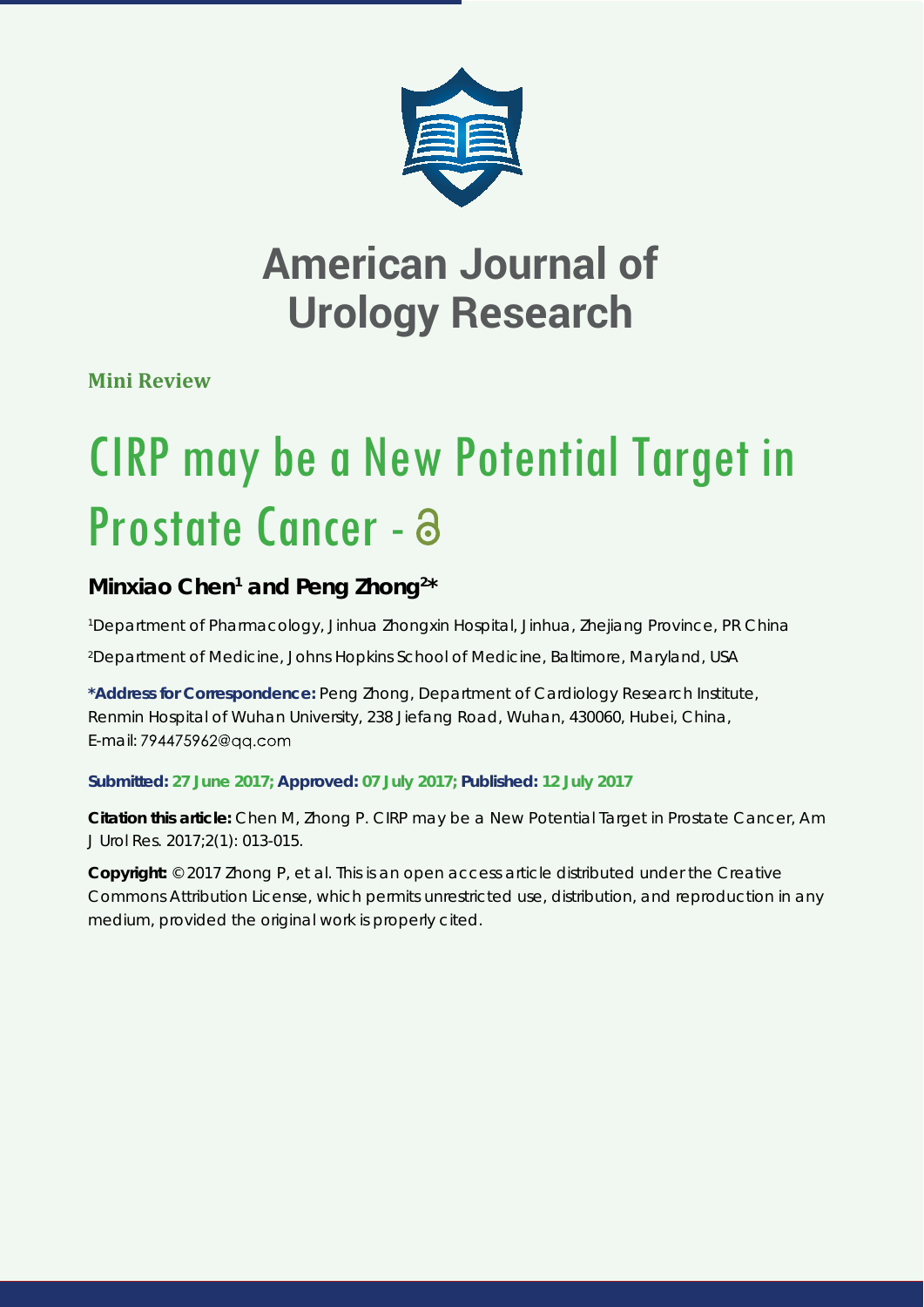## Suifes ture

#### **ABSTRACT**

Cold-Inducible RNA-Binding Protein (CIRP) is a cold-shock protein which can be induced after exposure to a moderate coldshock in different species ranging from amphibians to humans. Expression of CIRP can also be regulated by hypoxia, UV radiation, glucose deprivation, heat stress and H<sub>2</sub>O<sub>2</sub>, suggesting that CIRP is a general stress-response protein. In response to stress, CIRP can migrate from the nucleus to the cytoplasm and regulate mRNA stability through its binding site on the 3'-UTR of its targeted mRNAs. Through the regulation of its targets, CIRP has been implicated in multiple cellular processes such as cell proliferation, cell survival, and circadian modulation. Recent studies showed that CIRP upregulation is observed in a large number of solid tumors and is regarded as a new oncogene in cancer. In addition, CIRP expression is also upregulated in human prostate cancer and *in-vitro* studies showed that downregulation of CIRP can decrease cell growth and enhance chemosensitivity in prostate cancer cell lines. These results indicate an important role of CIRP in prostate cancer progression. Further study is needed to determine the effects of CIRP *in-vivo* and the clinical prognostic significance of CIRP in prostate cancer.

**Keywords:** CIRP; mRNA stability; Prostate cancer

#### **INTRODUCTION**

CIRP, also called cold-inducible RNA binding protein, is a RNAbinding protein that was first identified as a UV-inducible transcript in CHO cells more than two decades ago [1]. Since then, CIRP was characterized as a cold-shock protein that can be induced after exposure to a moderate cold-shock in different species ranging from amphibians to humans. Expression of CIRP can also be regulated by hypoxia, glucose deprivation, heat stress,  ${\rm H_2O_2}$  and inflammatory cytokines [2], suggesting that CIRP is a general stress-response protein. In response to stress, CIRP can migrate from the nucleus to the cytoplasm and regulate mRNA stability through its binding site on the 3'-UTR of its targeted mRNAs [3].

CIRP exerts its function by preferentially targeting translation of specific mRNA transcripts harboring its RNA signature motif in response to cellular stress. In the cytosol, CIRP binds to the 3'-untranslated region (3'-UTR) of RNA transcripts on ribosomal fractions and increases the mRNAs stability, consequently enhancing translation [1,4-6]. Currently, CIRP has been demonstrated to positively regulate the translation of genes involved in DNA repair [1,5,7], cellular redox metabolism [6], adhesion molecules [8], circadian mRNAs [9], reproduction-related genes in testis [4], telomerase components [10], HIF-1α [11], and a number of transcripts associated with the general translational machinery [11]. In addition to the positively post-transcriptional regulation, a negative role of CIRP in translation has also been reported. In addition; CIRP could also post-transcriptional and negatively modulate expression of the  $\alpha$ -subunits of I<sub>to</sub> channels in cardiomyocytes, affecting cardiac repolarization [12]. Through the regulation of its targets, CIRP has been implicated in multiple cellular processes such as cell proliferation, cell survival, and circadian modulation.

#### **THE ROLE OF CIRP IN PROSTATE CANCER**

 CIRP upregulation has been observed in a large number of solid tumors in human, such as colon cancer, central nervous systemrelated tumors, and liver-pancreas carcinomas, human melanoma, prostate, breast and colon cancers, compared to normal adjacent tissue [11,13], implicating a common role of CIRP in cancer progression. The evidence supporting a key role of CIRP in tumor progression comes from the study that uses tumor xenograft animal models to test the effects of CIRP deficiency on cancer growth. In both melanoma and breast cancer xenograft models, downregulation of CIRP could decrease tumor proliferation, invasion and migration [11]. These data suggest a malignant role of CIRP in cancer, and CIRP has been regarded as a new pro-oncogene in cancer [14], although the specific role of CIRP upregulation in each kind of cancer still needs to be defined.

Recently studies also implicate a vital role of CIRP in prostate cancer progression. Clinical studies showed that CIRP is overexpression in prostate cancer, with the mRNA upregulation in 36% prostate cancer, and the protein upregulation in 40 to 60% prostate cancer, compared with normal adjacent tissues [11,13]. *In-vitro* studies showed that CIRP is abundantly expressed in prostate cancer cell lines such as PC-3 and LNCaP cells, and knocking down of CIRP by siRNA can significantly inhibit cell growth and colony formation in these cells [15]. In addition, CIRP downregulation can enhance the therapeutic response of prostate cancer cells to chemotherapy *in-vitro* [15]. These results suggest an important role of CIRP in prostate cell proliferation and the therapeutic potential of targeting CIRP in prostate cancer.

Mechanistic study found that downregulation of CIRP of prostate cancer cell lines impedes p53 activation and the subsequent p21 expression, both of which have been shown to render DNA damage repair [15,16], suggesting that CIRP downregulation inhibit DNA repair in prostate cancer. As CIRP can bind to and stabilizes the transcripts of pro-survival genes harboring its RNA signature motif in their 3'-UTR, CIRP may promote tumor growth by coordinating the translation of selected transcripts associated with proliferation and survival in prostate cancer cells, which needs further investigation.

#### **FURTHER PERSPECTIVE**

Although CIRP showed potential role in regulation prostate cancer, further study is needed to determine the role of CIRP *in vivo*  and the clinical significance of CIRP in prostate cancer in human. Xenograft animal models of prostate cancer may be valuable to evaluate the effects of CIRP downregulation on tumor growth *in vivo*. Correlation of CIRP expression level with the characters of patients with prostate cancer, such as tumor grade and survival time, may help to identify CIRP as new prognostic markers of prostate cancer progression.

#### **COMPETING INTERESTS**

The authors declare that they have no competing interests

#### **REFERENCES**

- 1. Yang C, Carrier F. The UV-inducible RNA-binding protein A18 (A18 hnRNP) plays a protective role in the genotoxic stress response. J Biol Chem. 276: 47277-47284. https://goo.gl/6ZG7f9
- 2. Liao Y, Tong L, Tang L, Wu S. The Role of Cold-inducible RNA binding protein (CIRP) in Cell Stress Response. Int J Cancer. https://goo.gl/oTrmKk